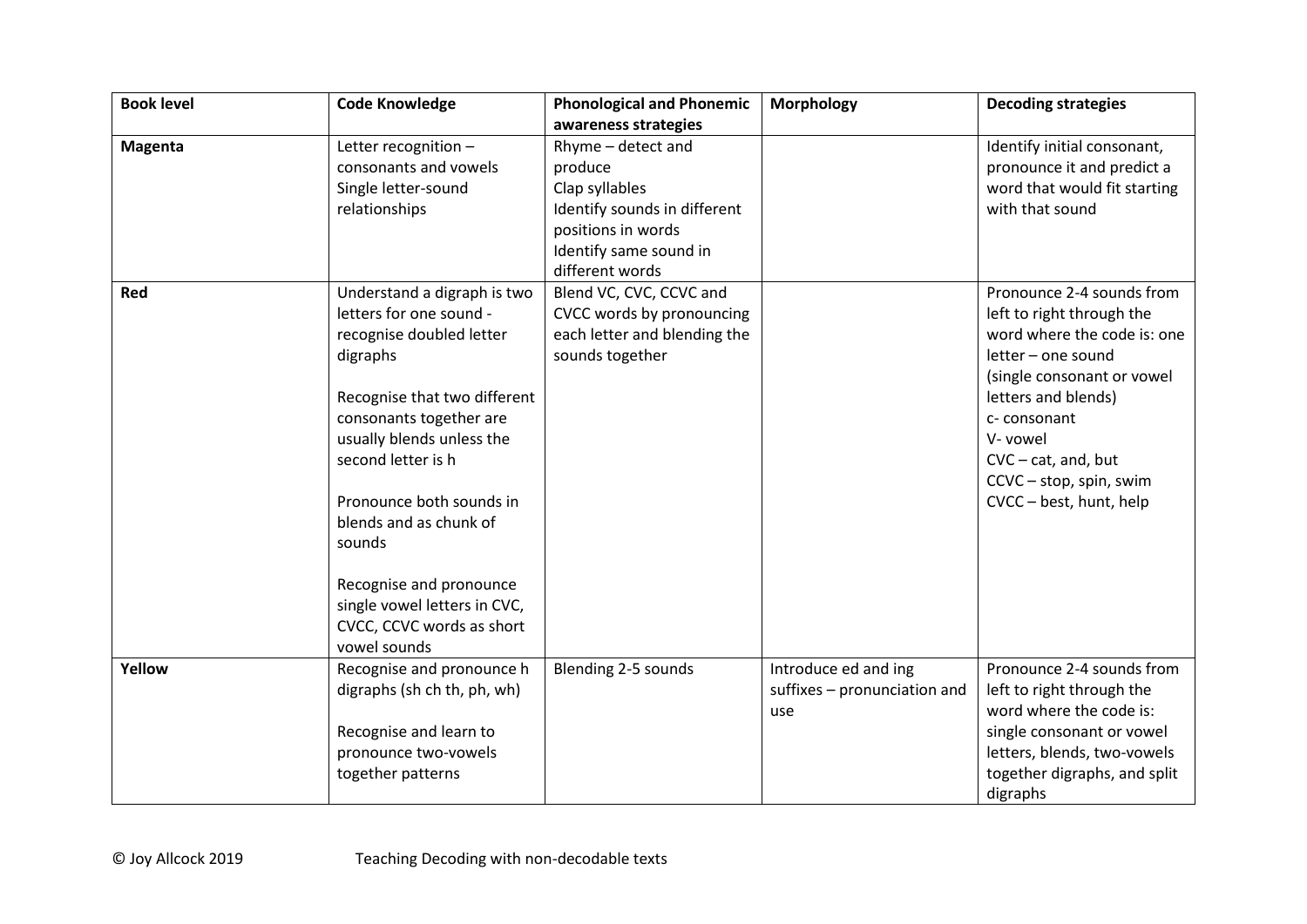|             | Recognise and pronounce          |                             |                                  | Pronounce ed and ing          |
|-------------|----------------------------------|-----------------------------|----------------------------------|-------------------------------|
|             | split digraph patterns           |                             |                                  | suffixes                      |
| <b>Blue</b> | Recognise and pronounce y        | Blend 2-5 sounds to         |                                  | Pronounce 2-4 sounds from     |
|             | as a vowel grapheme              | pronounce words             |                                  | left to right through the     |
|             |                                  |                             |                                  | word where the code is:       |
|             | Recognise and pronounce          |                             |                                  | single consonant or vowel     |
|             | vowel/consonant digraphs:        |                             |                                  | letters, blends, two-vowels   |
|             | vowel plus y (ay, oy, uy, ey)    |                             |                                  | together digraphs, split      |
|             | vowels plus r (ar, er, or, ir,   |                             |                                  | digraphs, y as a vowel,       |
|             | ur)                              |                             |                                  | vowel plus consonant          |
|             | Vowel plus w (aw, ew, ow)        |                             |                                  | patterns                      |
|             | Recognise and pronounce          |                             |                                  | Pronounce ed and ing          |
|             | final blends                     |                             |                                  | suffixes                      |
| Green       | Recognise and pronounce          | Blend 2-5 sounds in one and | Recognise, pronounce and         | Pronounce 2-4 sounds from     |
|             | the gh trigraphs and             | two syllable words          | understand the roles of          | left to right through one and |
|             | quadgraphs (igh, aigh, eigh,     |                             | inflectional affixes - plural s, | two syllable words where      |
|             | ough)                            |                             | ed, ing, er and est              | the code is:                  |
|             |                                  |                             |                                  | single consonant or vowel     |
|             | Recognise and pronounce          |                             |                                  | letters, blends, two-vowels   |
|             | triple blends                    |                             |                                  | together digraphs, split      |
|             |                                  |                             |                                  | digraphs, y as a vowel,       |
|             | Recognise vowel patterns as      |                             |                                  | vowel plus consonant          |
|             | a strategy for finding           |                             |                                  | patterns.                     |
|             | syllables in words               |                             |                                  |                               |
|             | single vowels (open<br>$\bullet$ |                             |                                  | Pronouncing the inflectional  |
|             | and closed syllables)            |                             |                                  | affixes on the end of words.  |
|             | two vowels together              |                             |                                  |                               |
|             | digraphs                         |                             |                                  |                               |
|             | split digraph                    |                             |                                  |                               |
|             | vowel plus                       |                             |                                  |                               |
|             | consonant digraphs               |                             |                                  |                               |
|             | y as a vowel                     |                             |                                  |                               |
|             | le on end of word.               |                             |                                  |                               |